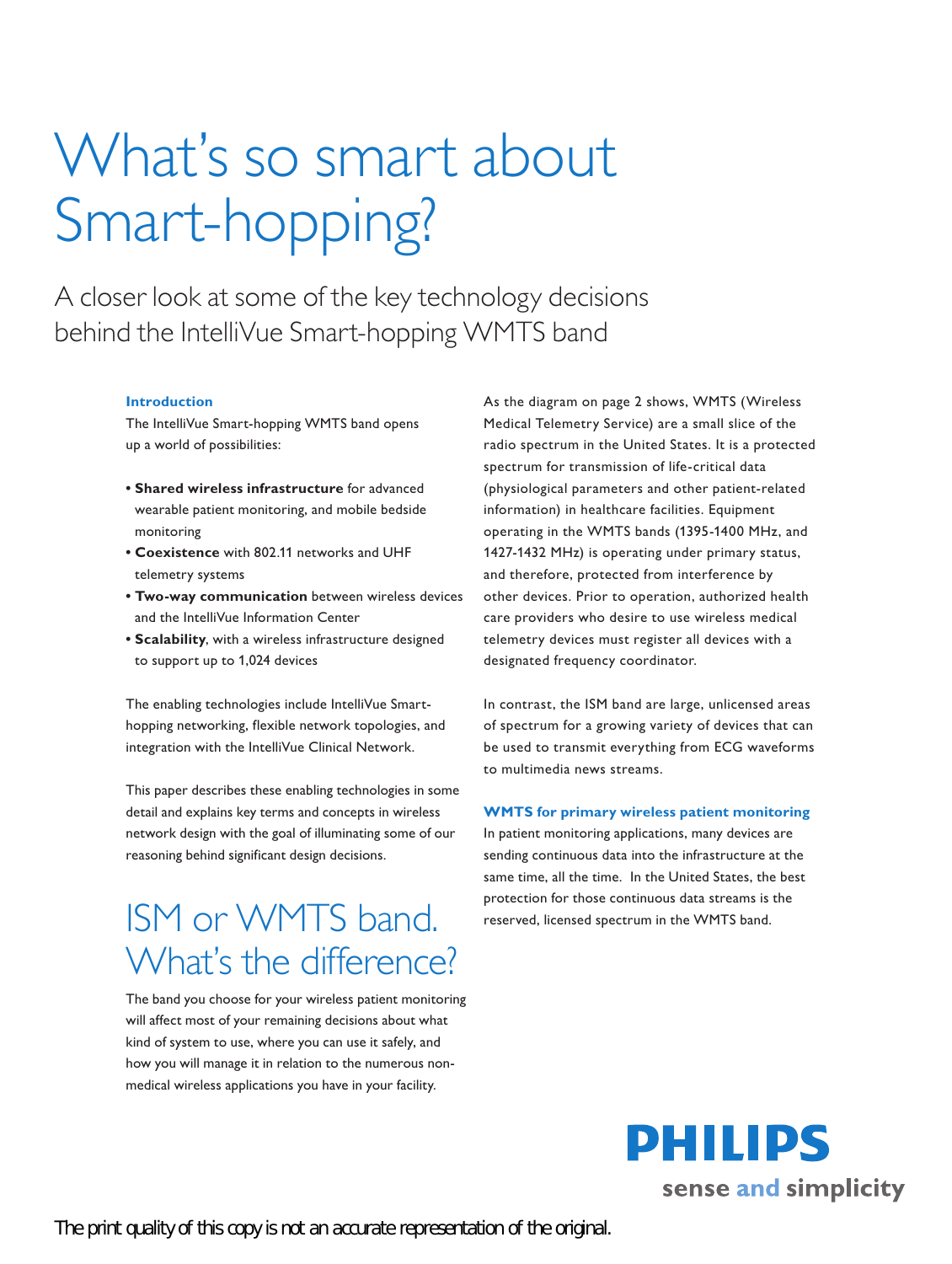### **Spectrum allocations for scientific, industrial and medical use**



While the idea of using one 802.11 wireless infrastructure for patient monitoring and non-medical devices is appealing, especially for hospitals that already have a network in place, we believe the safety advantages of operating in protected bandwidth and the performance advantages of using an infrastructure that is optimized for wireless patient monitoring are valuable enough to warrant a dedicated monitoring infrastructure.

No wireless system is immune from interference, but using a dedicated infrastructure for patient monitoring avoids many frequency management problems with 802.11 or UHF systems sharing the same airspace.

### **WMTS** band devices<sup>1</sup>

- • Medical telemetry devices
- Patient monitors

### **ISM** (Industrial, Scientific, and Medical) **band devices**

- Patient monitors
- • Cordless phones
- • Laptop computers
- Peripherals such as wireless keyboards and mice
- • Wireless webcams
- • Bluetooth devices such as cameras and PDAs
- • 802.11 a/b/g access points
- Microwave ovens

<sup>1</sup> In some areas of the US, utility telemetry still have primary allocation of part of the WMTS spectrum. In these areas, Philips 1.4 GHz radios can still operate with secondary status.

Using the ISM band for this type of application can lead to contention with the many other devices that use the same spectrum. Effective throughput could then be degraded, and latencies throughout the system would increase. Since physiologic data has "real time" requirements, excessive latency cannot be tolerated. The perceptible effect of latency for end users is gaps in the waveform display at the central station, gaps in wave review and discontinuities in arrhythmia monitoring.

The limited bandwidth of WMTS makes it very important to use that spectrum efficiently. IntelliVue Smart-hopping technology is adapted to the specific demands of patient monitoring, and Philips 1.4 GHz wireless infrastructure is designed to support up to 1,024 wireless telemetry devices and/or wireless patient monitors.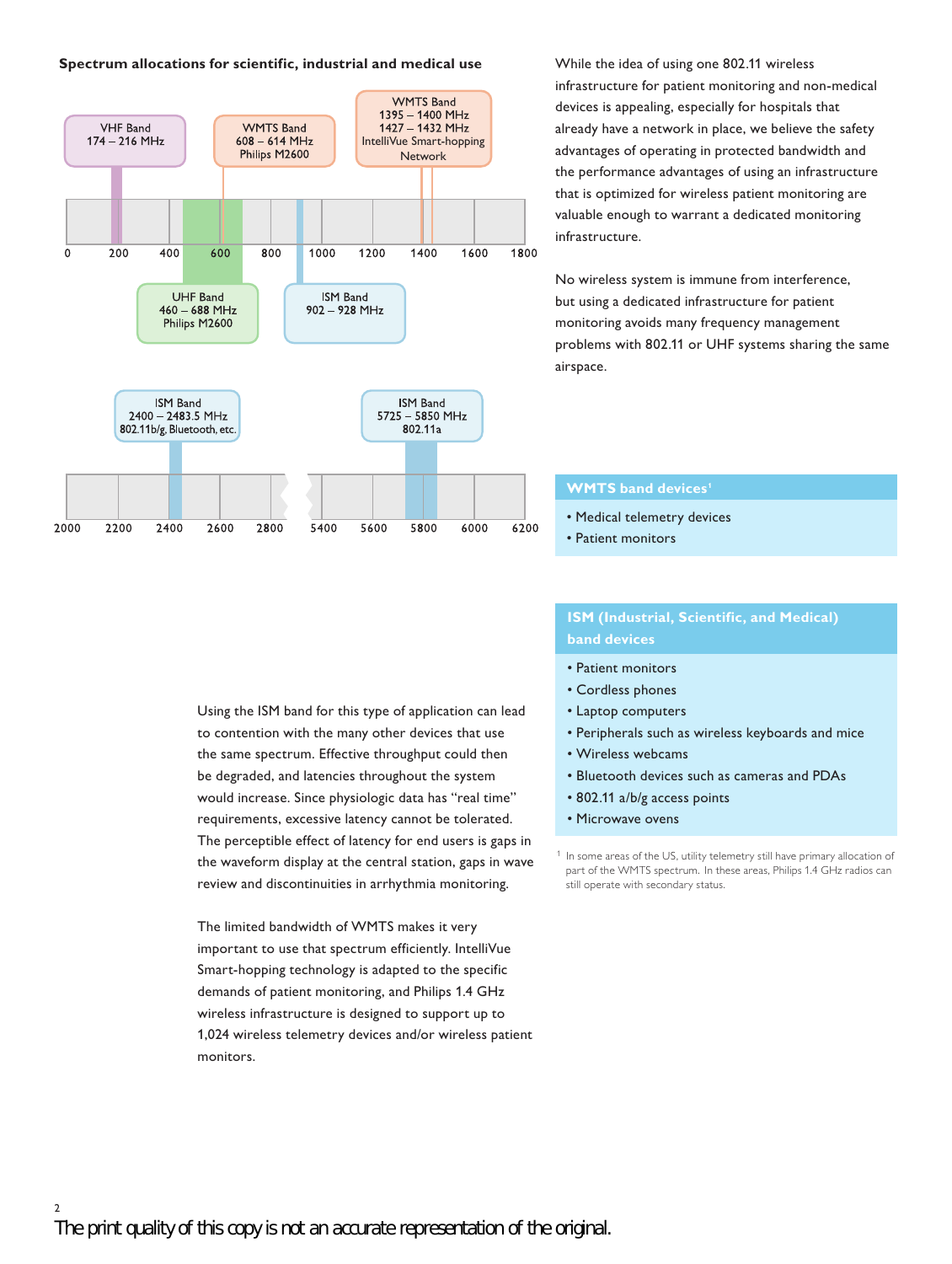### **ISM** can be used for patient monitoring, **provided the risks are understood**

The FCC requires devices in the ISM band to share spectrum. This means that no device can reserve bandwidth for its exclusive use. Every device has to know how to take turns and deal with collisions. Most do this by using various spread spectrum schemes and retry mechanisms. In crowded environments, data transmissions will collide more often, increasing the delay, or latency, of the network.

For a telemetry device in particular, increased latency can result in gaps in the physiologic data, which causes monitoring discontinuities. A wireless bedside or transport monitor can still generate and display alarms locally, so a spotty wireless connection to the central station does not jeopardize primary monitoring.

### **(Fixed Frequency) Narrowband FM**

Narrowband FM is the protocol we use in our UHF telemetry system. Each channel corresponds to a specific range of frequencies that is assigned to a particular device. In an environment without competing devices, this is a very efficient way to transmit data. A transmitter and its corresponding receiver simply tune in to each other. One disadvantage is that this type of system cannot actively avoid interference, and interference can easily take out a channel completely. Another limitation is that it doesn't support spectrum reuse. Each channel is dedicated to a single transmitter/ receiver pair. It cannot be shared by other pairs, and so the total number of channels (that is, patients that can be monitored at any given time) is limited.

### **Narrowband FM**

# Key concepts in wireless network design

As wireless technologies (especially 802.11-based) have gained mass market appeal, there is a rapid evolution of hardware and protocols to meet increasing demand for bandwidth and Quality of Service (QoS). These are some of the key elements of wireless networking that we considered in building our IntelliVue Smart-hopping WMTS:

- • Communication protocols
- • Quality of Service (QoS)
- • Roaming
- • Scalability

### **Communication protocols**

The protocol specifies how wireless devices and access points will communicate on the network. In this context, the term "channel" always denotes the path between the transmitter and receiver. Depending on the type of wireless system used, that channel or path can be a frequency range, a repeating pattern, a timeslot, a code or some combination of these paths. For our IntelliVue Smart-hopping WMTS, we chose to adapt a relatively long-standing, proven in-building cellular technology. The diagrams and explanations that follow show how it compares with other well-known protocols.



Channel = Frequency Range.

Effect of interference on narrowband FM system.



Data dropouts in sample telemetry waveform display.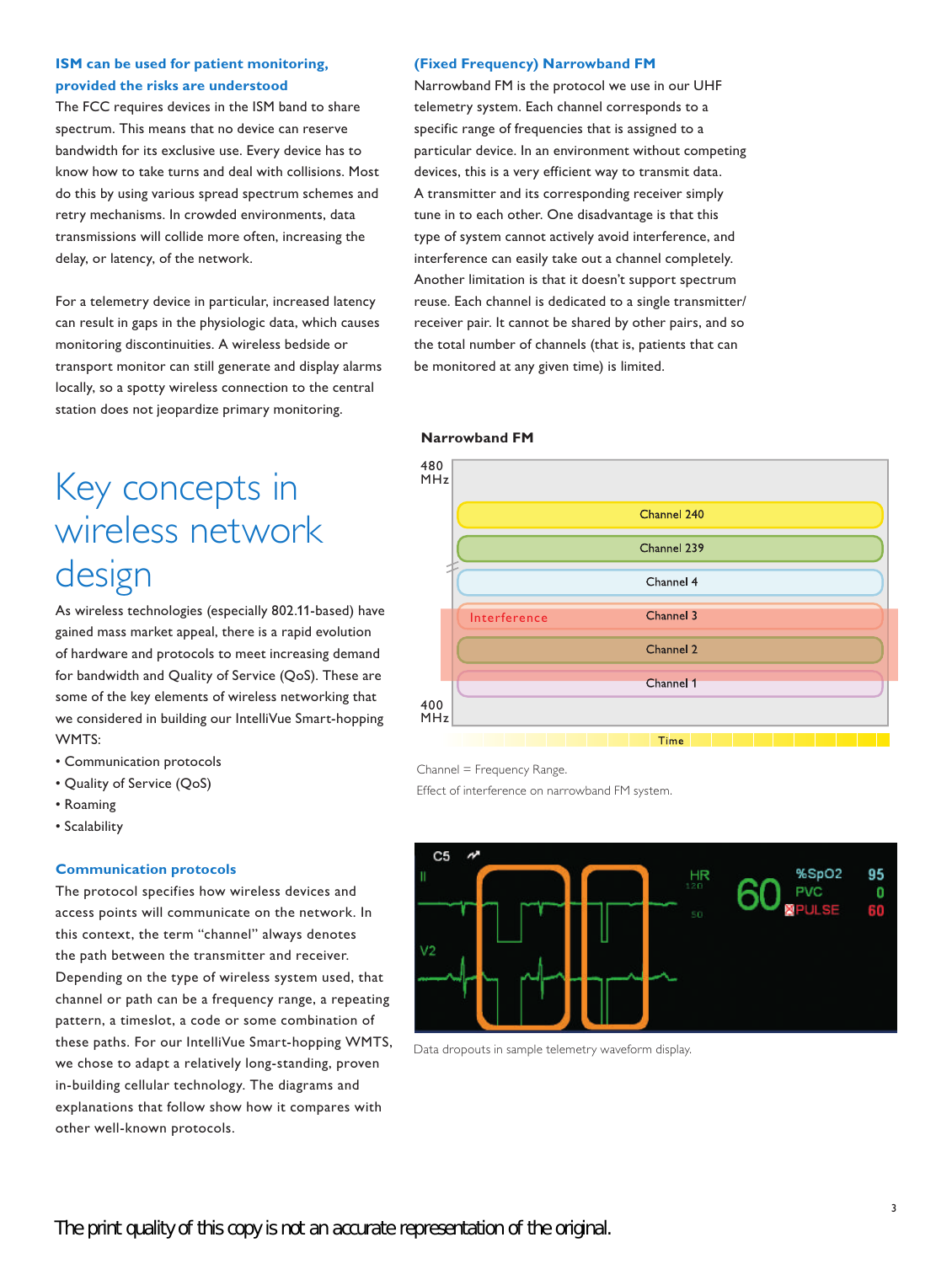

Effect of interference on a DSSS system.

**Frequency hopping** 



Effect of interference on frequency hopping system.

**Direct sequence spread spectrum 802.11b/g** 

divides the ISM spectrum at 2.4 GHz into 14 overlapping 22 MHz channels. By spreading the signal over such a relatively wide range, the system is more tolerant of interference. 802.11b/g devices are able to transmit over a range of channels (for example, channels 1-11 are used in the United States), while each 802.11b/g access point is set to just one channel. Thus, every device within range of an access point uses the same channel to communicate with it. 802.11b/g systems also use what is called Carrier Sense Multiple Access/Collision Avoidance (CSMA/CA). As a result, the end devices initially listen to the channel to identify whether or not another node is transmitting on the channel within wireless range. If the channel being used is busy, the end device will wait to transmit which can introduce delay.

**Frequency hopping** devices (e.g., Bluetooth), jump constantly (typically hundreds of times each second) through a range of frequencies in a repeated, "pseudorandom" pattern set by the access point. Each device's hopping pattern is its channel. In installations with multiple access points (and thus, multiple hopping patterns), devices will occasionally land on the same frequency at the same time and interfere with each other, requiring a retransmission. Typically the next hop is clear, but in dense deployments (lots of devices), collisions become more of a problem.

**IntelliVue Smart-hopping Networks** synchronize all of the access points. Devices on the system are allotted time slots during which they can transmit their data over a range of frequencies. IntelliVue Smart-hopping Network devices switch frequency or time slot only to avoid interference or when they detect a significantly stronger signal. Fewer hops means fewer collisions, even on a busy system.

**Smart-hopping** 



**Channel = Frequency/Timeslot Combination** 

Effect of interference on the IntelliVue Smart-hopping Network.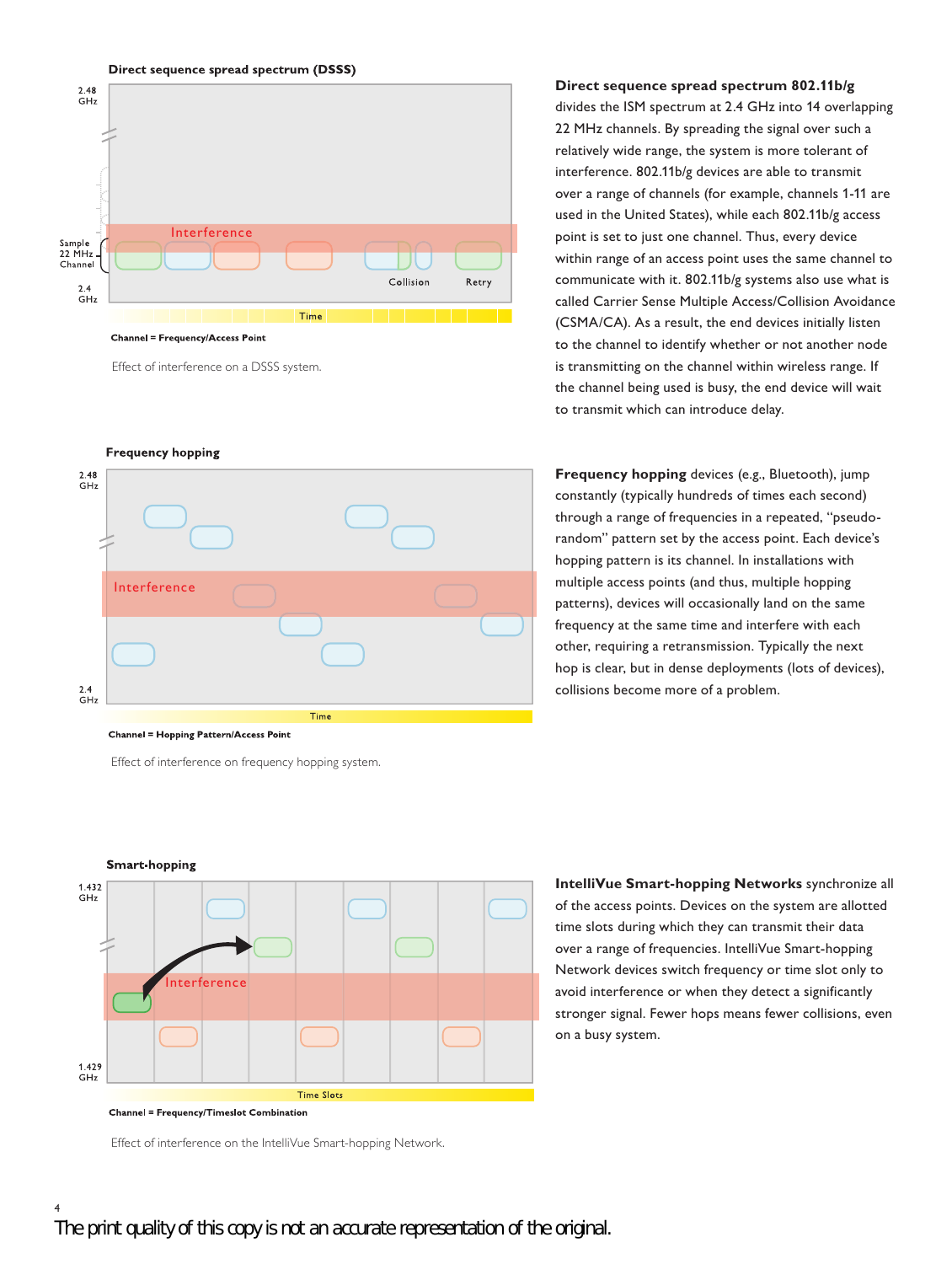### **Quality of Service (OoS)**

Quality of Service is the ability to assure a certain level of performance to given applications over a network. It has become more important on wireless networks as more users and applications share the same airspace. Multimedia streams and voice communications are particular challenges because end users perceive poor network performance in the form of poor quality video/voice-over-IP (VOIP) phone connection.

Quality of Service is absolutely essential for wireless patient monitoring applications. Unlike multimedia streams, patient monitoring data cannot be buffered to mask jitter and latency on the receiving end. If the network cannot reliably deliver continuous, real-time vital signs and alarms, patients' lives are placed at risk.

### **Strategies for providing QoS**

Quality of service (QoS) for wireless network environments can prove challenging. There are different mechanisms to address aspects of QoS.

Signal path is an important consideration for QoS. The IntelliVue Smart-hopping Network provides QoS along the full signal path from the end monitoring device to the access point and through to the IntelliVue Information Center. The Smart-hopping network provides Qos through a combination of adaptive spectrum management and automatic transmission retry. Strategies such as isolating a system may help with application performance but don't necessarily guarantee QoS. Traffic shaping appliances address only the wired portion of the signal path, beginning at the access point. It's important to consider end to end QoS when deploying real time monitoring systems.

#### **Common metrics for network performance**

**jitter** (transmission time variability from packet to packet) – Patient monitoring traffic needs to flow steadily. Variability is imperceptible when receiving an email message that is reconstituted on the receiving end, but the display of vital signs data is continually refreshed so excessive jitter is not tolerable.

**Latency** (transmission delay) – Transmission delay comes from network overhead (time spent encoding and decoding packets, etc.) and from traffic loads. Since patient status can change in a heartbeat, patient monitoring networks cannot tolerate excessive latency.

**Loss** (dropped packets) – On wireless networks, packets are most likely to be dropped during handoffs between access points and when too many devices attempt to communicate with the access point at the same time. The reliability of hand-offs depends heavily on the protocol being used. Data loss is highly undesirable on a patient monitoring network because dropped vital signs information could delay or prevent an alarm from reaching the central station.



### **Signal path addressed with IntelliVue Smart-hopping 1.4 GHz WMTS**

Quality of Service all the way to the end user device with the IntelliVue Smart-hopping Network.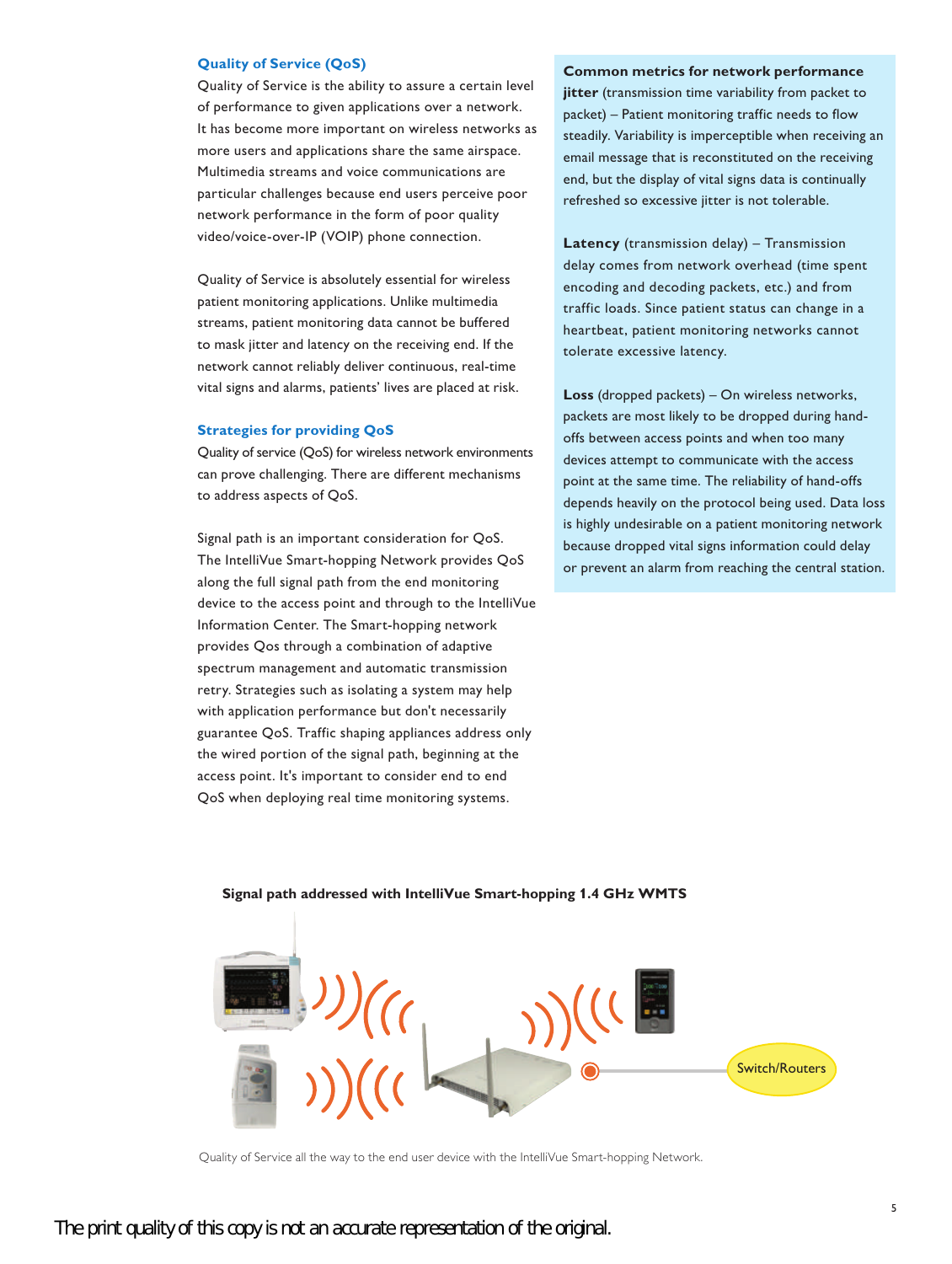

Traffic shaping appliances cannot provide Quality of Service along the full signal path.

### **Roaming**

One of trickiest things to do in wireless networks is to hand off communications with a portable device between access points. Conceptually, it's much like a trapeze act, where the release and catch have to be coordinated on the fly.

Depending on the protocol used, handoffs may be managed by the access point, the device, or both. Moreover, handoff methods may be optimized for speed, reliability, or simplicity.

With the IntelliVue Smart-hopping Network, handoffs are controlled by the portable device. Our "make before break" method is optimized for speed and reliability. When moving from one access point to another, an IntelliVue Smart-hopping device temporarily maintains parallel communications with both access points. Once the new connection is established, the access points check with each other to be sure no packets have been dropped.

Contrast this with 802.11 roaming, which is a "break before make" method, optimized for simplicity. An 802.11 device will not even attempt to roam until it has already begun experiencing data loss. It then cuts off its connection with one access point before trying to associate with another. When evaluating a device for use on a Wi-Fi network, it's important to understand the mobility performance requirements of the device and whether tolerance to packet loss in a mobile environment is acceptable. The Smart-hopping network alleviates any concerns around roaming handoffs and mobile performance by leveraging the 'make before break method'.

### **Scalability**

Wireless network performance is closely tied to the density of devices and/or applications on the system.

For this reason, it is very important to plan ahead for the growth of your system over time. The IntelliVue Smart-hopping WMTS network can support up to 1024 wireless patient monitoring devices. An ISM network that combined medical and non-medical wireless uses could potentially have to scale much higher than that.



*Seamless handoff:* When moving from one access point to another, IntelliVue Smart-hopping devices temporarily maintain parallel communications with both access points while it analyzes the quality of the links. Once the device figures out which link is stronger, it closes its connection with the weaker one.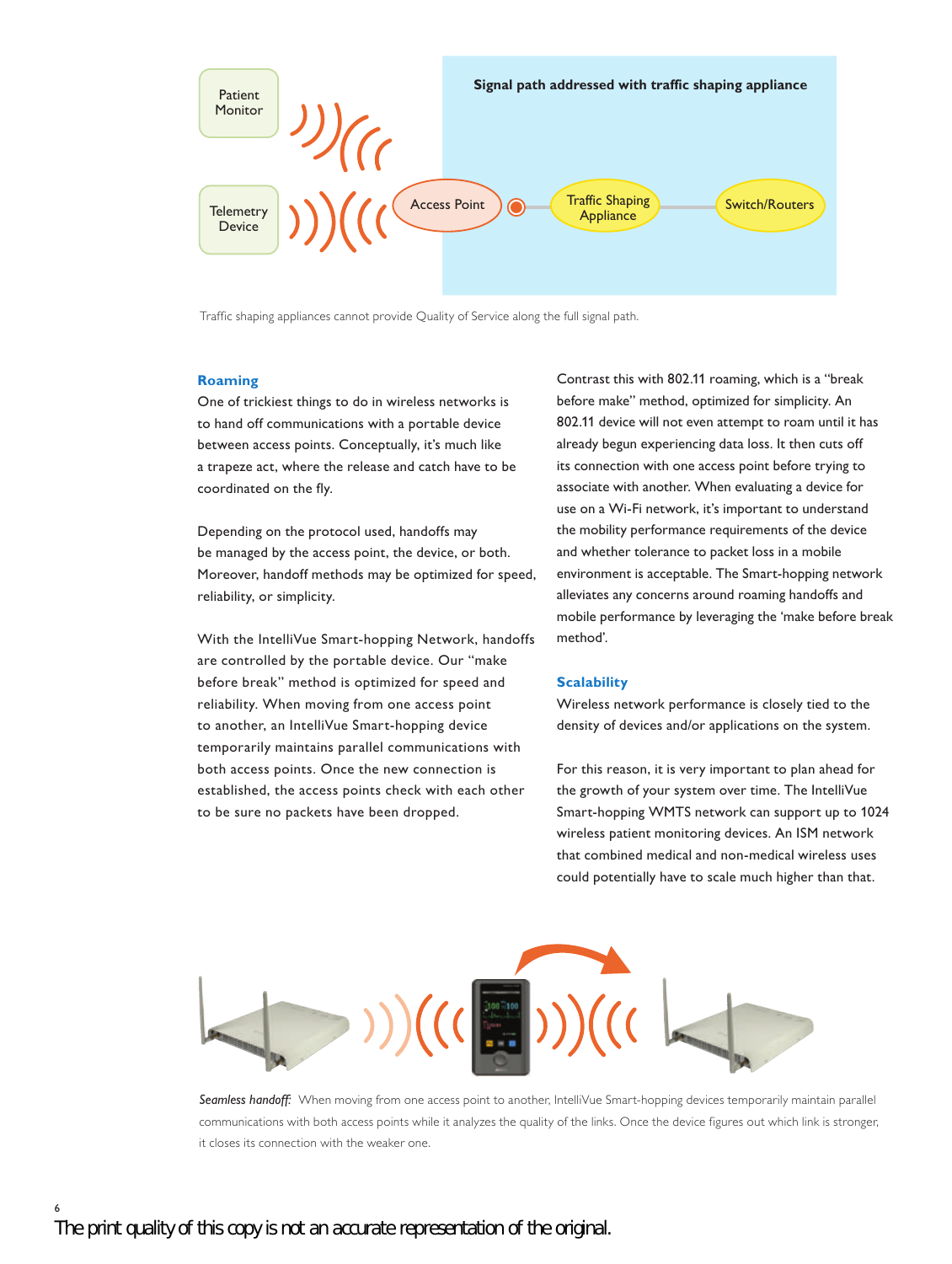The IntelliVue Wired/Wireless Clinical Network: It all works together

The IntelliVue Clinical Network manages all of the wired and wireless data flows within the patient monitoring network as well as all data exchanges between the isolated patient monitoring network and the hospital LAN.

We have designed the IntelliVue Smarthopping Network with the capacity to support wireless patient monitoring needs throughout a hospital.

For large installations with multiple care units, we use routers to manage all of the network interconnections. Smaller facilities might choose a direct (non-routed) installation,

in which the IntelliVue Smart-hopping Network connects to only one IntelliVue Information Center or Database Server.

### **Making the Most of Two-Way Communications**

The IntelliVue Smart-hopping Network permits two-way communications between wireless devices and the IntelliVue Information Center. And the IntelliVue patient monitoring system makes good use of that capability in several ways.

**Device location** – When a mobile patient monitor goes missing (as they often do), a user on any IntelliVue Information Center connected to the IntelliVue Smart-hopping Network can activate a beeper on the device. As long as the device is within network range and has a good battery, it will keep beeping until it's retrieved.

**SpO2 spot checks** – Users can also initiate Sp $\mathsf{O}_2$  spot checks from the IntelliVue Information Center, as well on the device itself.

**Auto-resume** – When a mobile patient monitor leaves the IntelliVue Smart-hopping Network coverage area, it sounds a warning. An out-of-range message also appears at the IntelliVue Information Center. And, when a device comes back in range, as when a patient returns from Radiology, for example, it automatically resumes communication with the IntelliVue Information Center.

**Pairing** – The IntelliVue Information Center is able to pair the signal from a wearable patient monitor with a bedside monitor. Linking the two signals allows for a single combined display at the central station and at the bedside.